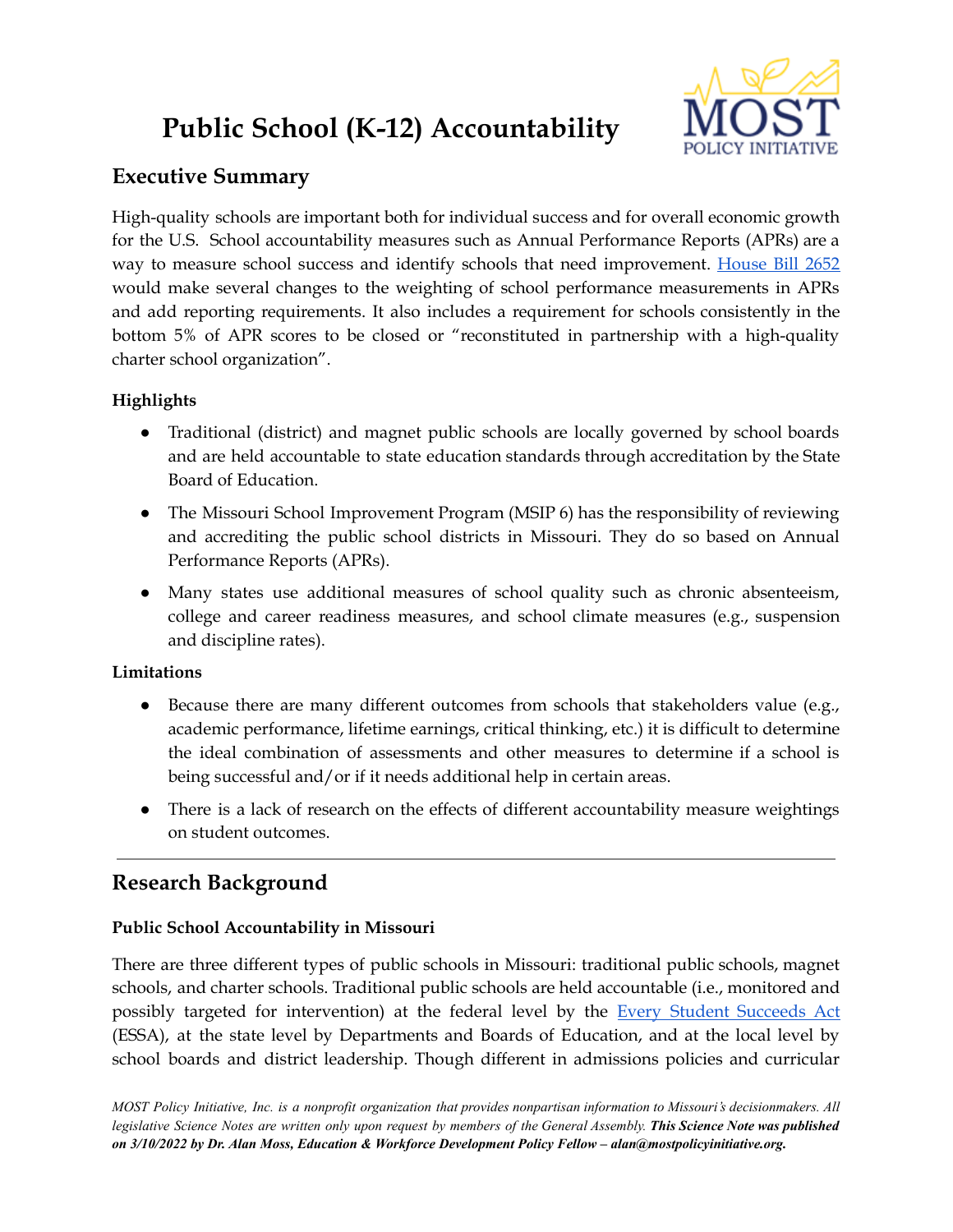focus, magnet schools are governed and held accountable similarly to traditional public schools. Charter schools, in contrast, have different governance structures and are exempt from several of the rules and regulations used for traditional public and magnet schools. For more information on charter schools, see our Science Note on Charter School [Accountability.](https://mostpolicyinitiative.org/science-note/charter-school-accountability/)

| Table 1. Accreditation % Determinants. <sup>1</sup> |                                    |  |  |
|-----------------------------------------------------|------------------------------------|--|--|
| <b>District APR Score</b>                           | <b>Accreditation Level</b>         |  |  |
| $>95\%$                                             | <b>Accredited with Distinction</b> |  |  |
| $70\% - 94.9\%$                                     | Accredited                         |  |  |
| $50\% - 69.9\%$                                     | Provisionally Accredited           |  |  |
| $50\%$                                              | Unaccredited                       |  |  |

Traditional and magnet public schools are governed at the local level by school boards and are held accountable through accreditation status by the State Board of Education (RSMo [161.092](https://revisor.mo.gov/main/OneSection.aspx?section=161.092)) which submits annual reports to the General Assembly. The State Board of Education uses Annual [Performance](https://dese.mo.gov/quality-schools/accountability-data/annual-performance-report) Reports (APRs) to review schools and determine accreditation status for school districts. For school districts, APRs are used to determine a school's accreditation status, while charter school APRs are primarily used to determine reauthorization or closure. From 2012–2021, APRs were created using the fifth version of the Missouri School Improvement Program (MSIP 5).<sup>2</sup> A new iteration, MSIP 6, was implemented in February 2022.<sup>1</sup>

| Table 2. Accreditation Score Components. <sup>1</sup> |     |                                                  |       |  |
|-------------------------------------------------------|-----|--------------------------------------------------|-------|--|
| Performance<br>Score                                  |     | <b>Continuous Improvement</b><br><b>Score</b>    |       |  |
| <b>Achievement Status:</b><br>Overall                 | 16% | <b>Improvement Planning:</b><br>Plan             | 18%   |  |
| Achievement Status:<br><b>Student Groups</b>          | 12% | Improvement Planning:<br>Self-Study to Standards | $4\%$ |  |
| Achievement Growth:<br>Overall                        | 12% | <b>Improvement Planning:</b><br>Survey           | $2\%$ |  |
| Achievement Growth:<br><b>Student Groups</b>          | 8%  | Success-Ready*                                   | 6%    |  |
| Success-Ready*                                        | 10% | <b>Total</b>                                     | 30%   |  |
| <b>Graduation Rate</b>                                | 10% | *Success-Ready is a component in                 |       |  |
| Follow-up                                             | 2%  | both sections, combined it is 16%                |       |  |
| <b>Total</b>                                          | 70% | of the total score                               |       |  |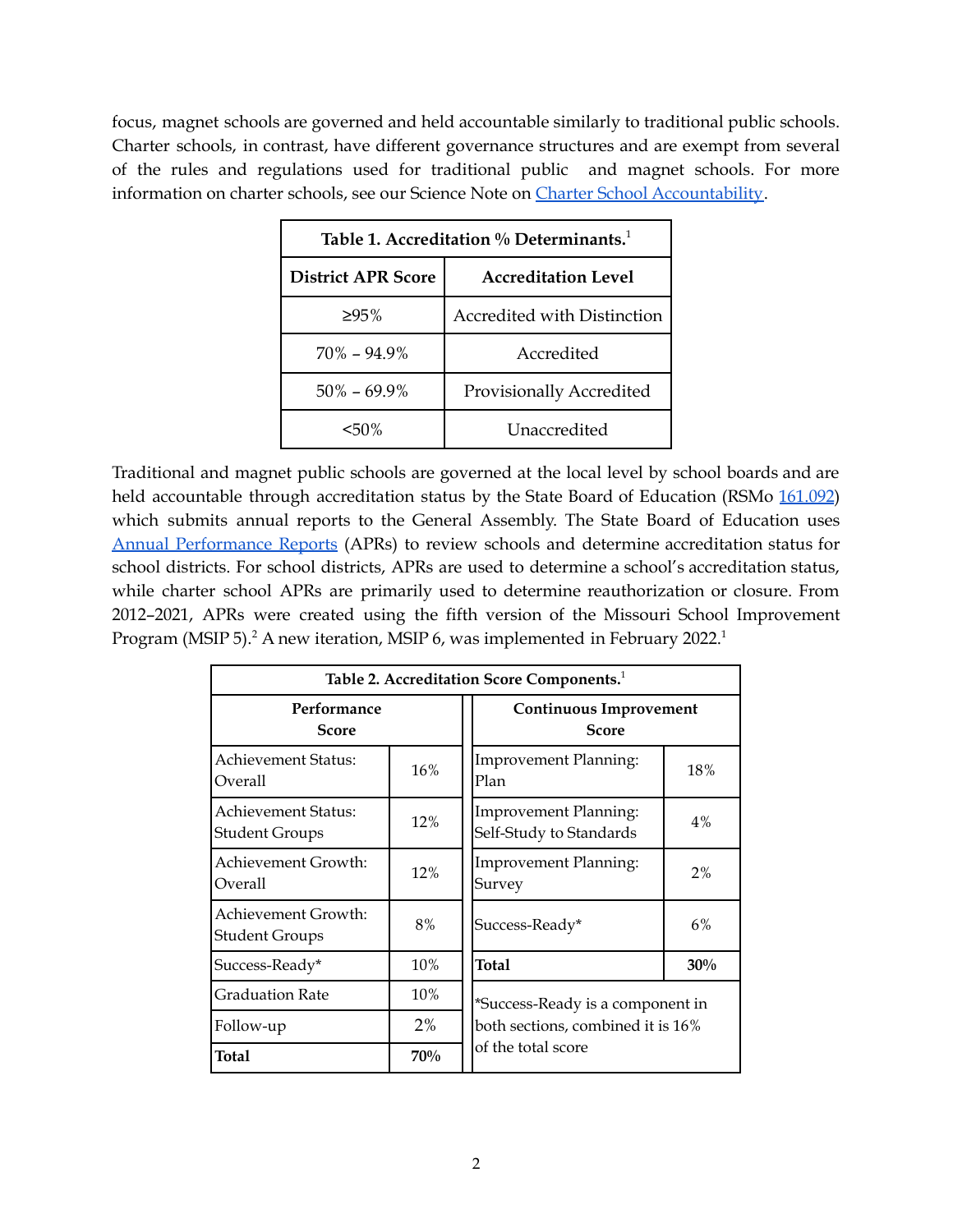The MSIP 5 was made up of five performance standards: 1) academic achievement, 2) subgroup achievement, 3) high school readiness (HSR) or College and Career Readiness (CCR), 4) attendance, and 5) graduation rates. With the MSIP 6, school districts are given APR accreditation scores which will determine accreditation levels (Table 1). Additionally, school districts that score as Accredited will be automatically reviewed for Distinction which means 70–94.9% APR scored schools are still eligible for Distinction.

Seventy percent of accreditation scores are based on a performance score and thirty percent are based on a continuous improvement score. Both scores will be based on several different components as shown in Table 2. For more information on specific components, see the [MSIP](https://dese.mo.gov/media/pdf/msip-6-comprehensive-guide-draft) 6 [Comprehensive](https://dese.mo.gov/media/pdf/msip-6-comprehensive-guide-draft) Guide.

#### **School Quality Measures**

High-quality schools are important both for individual success and for overall economic growth of the U.S.<sup>3</sup> Recent changes to federal accountability rules give states more control and thus responsibility for school systems. <sup>4</sup> Measuring school quality is typically done with standardized assessments and other measures such as graduation rates, participation in Career and Technical Education (CTE) programs, and other measures. Factors other than test scores can also have large effects on student outcomes. For example, graduating high school can significantly increase earnings.<sup>5</sup> A [report](https://www.ecs.org/50-state-comparison-states-school-accountability-systems/) of state accountability measures by the Education Commission of the States found that many states use additional measures of school quality commonly called School Quality and Student Success [Indicators](https://oese.ed.gov/resources/oese-technical-assistance-centers/state-support-network/communities-of-practice/school-quality-student-success-indicator/) (SQSS).<sup>6</sup> In the report, 36 states include chronic absenteeism measures, 37 states include college and career readiness measures, and 12 states use school climate measures (e.g., suspension and discipline rates). College and career readiness in different states is typically determined by scores on college placement exams (e.g., ACT and SAT) with some states also including participation in career training programs, typically measured at the high school level. 6

Because there are many different outcomes from schools that stakeholders value (e.g., academic performance, lifetime earnings, critical thinking, etc.) it is difficult to determine the ideal combination of assessments and other measures to determine if a school is being successful and/or if it needs additional help in certain areas. <sup>7</sup> A study of increases in school accountability in the 1990s found that introduced accountability systems were associated with higher academic growth.<sup>8</sup> However, there is a lack of research on the effects of different accountability measure weightings on student outcomes. Clear communication of school accountability is often seen as an important factor in allowing stakeholders to make informed decisions. Some states such as Arkansas, Arizona, and Louisiana have adopted A-F grading schemes for schools which are proposed as a way to make understanding school quality easier.

The results of standardized tests are often analyzed in multiple ways to determine student proficiency, student growth, and to determine achievement gaps between subgroups. The Missouri Department of Elementary & Secondary Education (DESE) provides a public [online](https://apps.dese.mo.gov/MCDS/Home.aspx) [dashboard](https://apps.dese.mo.gov/MCDS/Home.aspx) with access to school assessment data. Outside groups have analyzed DESE data to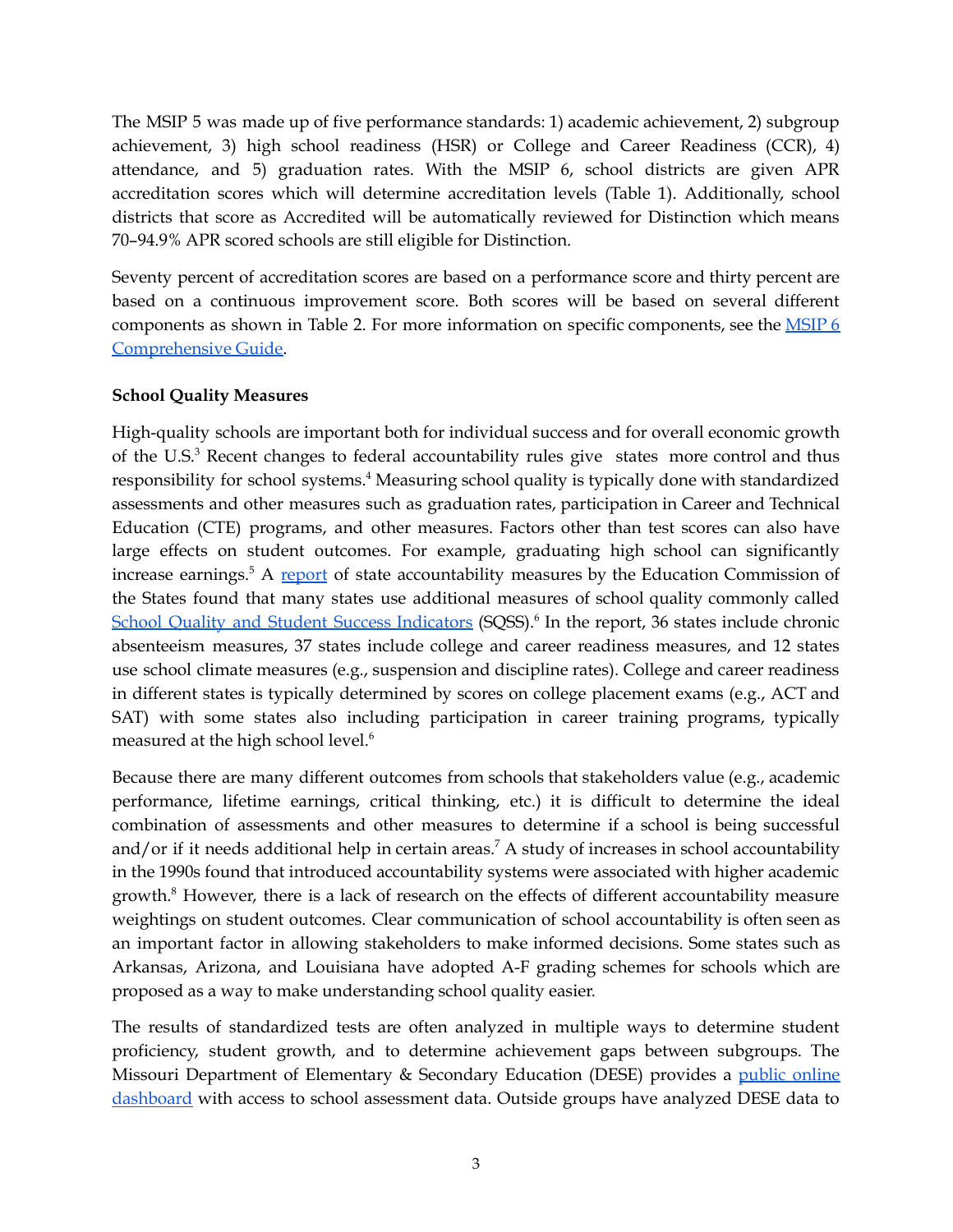produce their own assessments of Missouri Schools. The PRiME Center at Saint Louis University publishes the Missouri [Regional](https://www.sluprime.org/education-reports-database/mo-regional-growth2021) Student Growth Report that assigns scores to schools based on student growth.<sup>9</sup> The Show-Me Institute publishes the **[Missouri](https://moschoolrankings.org/) School** [Rankings](https://moschoolrankings.org/) Project which provides school scores based on six measures.<sup>10</sup>

An ongoing issue in education is achievement gaps between different groups based on race, socio-economic status, and disability status. Federal law (ESSA) requires states to measure achievement differences between subgroups and many states include the achievement of subgroups in accountability measures. For more information on achievement and opportunity gaps, see our Science Note on Education [Opportunity](https://mostpolicyinitiative.org/science-note/education-opportunity-gaps/) Gaps.

#### State Takeovers in Low Performing Schools

In some states, including Missouri, the state can take over management of schools that are deemed to be underperforming. For example, in 2014 Normandy School District in St. Louis County was dissolved and reorganized by the state. Takeovers of traditional public schools sometimes involve conversions into charter schools such as what happened to New Orleans public schools after Hurricane Katrina. Research on state takeovers of schools between 2011 to 2016 found no consistent evidence of academic benefits for students from the change of control over the short-term.<sup>11</sup> However, the study only included a six-year window so it is unknown what the long-term effects of state takeovers might be.

#### **Proposed Legislation**

Proposed in the 2022 Missouri Legislative Session, HB [2652](https://www.house.mo.gov/Bill.aspx?bill=HB2652&year=2022&code=R) would make several changes to the methods by which Missouri public schools (including charter schools) are held accountable. The proposed bill would hold different types of public schools (e.g., district or charter) accountable identically using APRs. Under this bill, accreditation status would still only be determined for school districts, not for individual schools. It also does not change existing charter school renewal procedures (RSMo [640.405\)](https://revisor.mo.gov/main/OneSection.aspx?section=160.405&srch=y). Reporting requirements in the proposed legislation would require data from individual schools rather than the school district. Second, it would change scoring percentages for annual performance reports of schools. Specifically, 80% or more of the scoring metric would be based on state standardized test scores and student growth. With the current MSIP 6, academic achievement and growth are 70% of the score (Figure 2). The remaining portion of the score would largely come from college and career readiness, student attendance, and graduation rates. The existing MSIP 6 and the proposed legislation both include achievement and growth measures with similar APR weightings as is used in several other states (e.g., AK, CN, FL). 6

School districts with more than half of their schools in the bottom 5% of statewide annual performance reports would be deemed unaccredited or provisionally accredited. These schools would be required to create research-based improvement plans in partnership with independent experts that include three-year goals for math and reading proficiency. Improvement plans would be required to have growth goals for different subgroups and grade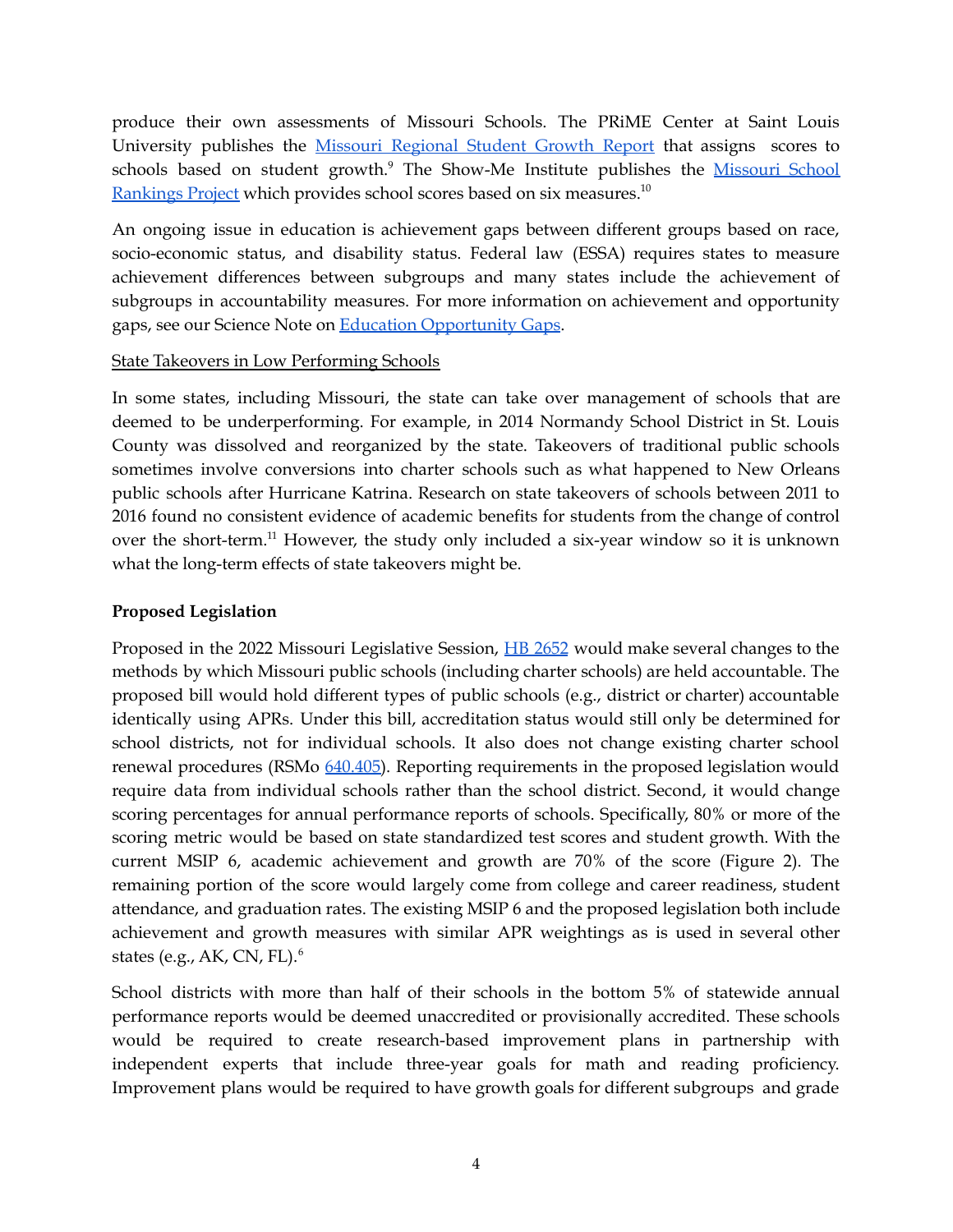levels and would require input from parents and teachers. Schools in the bottom 5% would also be required to mail letters to parents/guardians regarding the school's designation. Additionally, these schools would be encouraged to join innovation zones. See [School](https://mostpolicyinitiative.org/science-note/school-innovation-waivers/) [Innovation](https://mostpolicyinitiative.org/science-note/school-innovation-waivers/) Waivers Science Note for more information about innovation zones. If schools remained in the bottom 5% for four years in a row they would "reconstituted in partnership with a high-quality charter school organization or be closed". Students attending such schools would be allowed to transfer to other schools in the same school district. See [Interdistrict](https://mostpolicyinitiative.org/science-note/interdistrict-open-enrollment/) Open [Enrollment](https://mostpolicyinitiative.org/science-note/interdistrict-open-enrollment/) Science Note for information about potential challenges related to non-neighborhood school access.

Other changes to the Missouri educational system in HB [2652](https://www.house.mo.gov/Bill.aspx?bill=HB2652&year=2022&code=R) include expanding the [Visiting](https://dese.mo.gov/educator-quality/certification/visiting-scholar-certificate) Scholar [Program](https://dese.mo.gov/educator-quality/certification/visiting-scholar-certificate) to allow teaching certificates to be issued to individuals filling vacant positions in hard-to-staff subject areas or schools. Additionally, differentiated teacher pay would be allowed in hard-to-staff subject areas and schools to pay certain teachers more as a recruitment and retention tool. For more information, see our Science Notes on Teacher [Certification](https://mostpolicyinitiative.org/science-note/teacher-certification-permits/) & [Permits](https://mostpolicyinitiative.org/science-note/teacher-certification-permits/) and Teacher Retention & [Recruitment.](https://mostpolicyinitiative.org/science-note/teacher-recruitment-retention/)

#### **References**

- 1. DESE (2022) *MSIP 6 Comprehensive Guide - DRAFT.* <https://dese.mo.gov/media/pdf/msip-6-comprehensive-guide-draft>
- 2. DESE (2019) *MSIP 5 Comprehensive Guide*. [https://dese.mo.gov/media/pdf/2019-msip-5-comprehensive-guide-missouri-school-improvem](https://dese.mo.gov/media/pdf/2019-msip-5-comprehensive-guide-missouri-school-improvement-program) [ent-program](https://dese.mo.gov/media/pdf/2019-msip-5-comprehensive-guide-missouri-school-improvement-program)
- 3. Hanushek, E.A. (2002) The Long Run Importance of School Quality. *NBER Working Paper 9071.* DOI: 10.3386/w9071 <https://www.nber.org/papers/w9071>
- 4. Weiss, J. & McGuinn, P. (2017) The Evolving Role of the State Education Agency in the Era of ESSA and Trump: Past, Present, and Uncertain Future. *CPRE Working Papers.* [https://repository.upenn.edu/cpre\\_workingpapers/14](https://repository.upenn.edu/cpre_workingpapers/14)
- 5. Heckman J.J. & LaFontaine, P.A. (2005) The American High School Graduation Rates Trends and Levels. *NBER Technical Working Paper 13670*, National Bureau of Economic Research. <https://www.nber.org/papers/w13670>
- 6. Erwin, B., Francies, C., Pechota, D., & McCann, M. (2021) 50-State Comparison: States' School Accountability Systems. *Education Commission of the States.* <https://www.ecs.org/50-state-comparison-states-school-accountability-systems/>
- 7. Rothstein, R., Jacobson, R., Wilder, T. (2008) *Grading Education: Getting Accountability Right.* Teachers College Press.
- 8. Hanusheck, E.A. & Raymond, M.E. (2004) Does School Accountability Lead to Improved Student Performance? NBER Working Paper No. 10591. [https://www.nber.org/system/files/working\\_papers/w10591/w10591.pdf](https://www.nber.org/system/files/working_papers/w10591/w10591.pdf)
- 9. Jeffers, M., Potter, S., Beck, M.I., Diemer, A., Rhinesmith, E., Burle, A.D. (2021) Missouri Regional Growth Report. *PRiME Center.* <https://www.sluprime.org/education-reports-database/mo-regional-growth2021>
- 10. Pendergrass, S. (2021) The Missouri School Rankings Project. *Show-Me Institute.* <https://showmeinstitute.org/blog/education/the-missouri-school-rankings-project/>